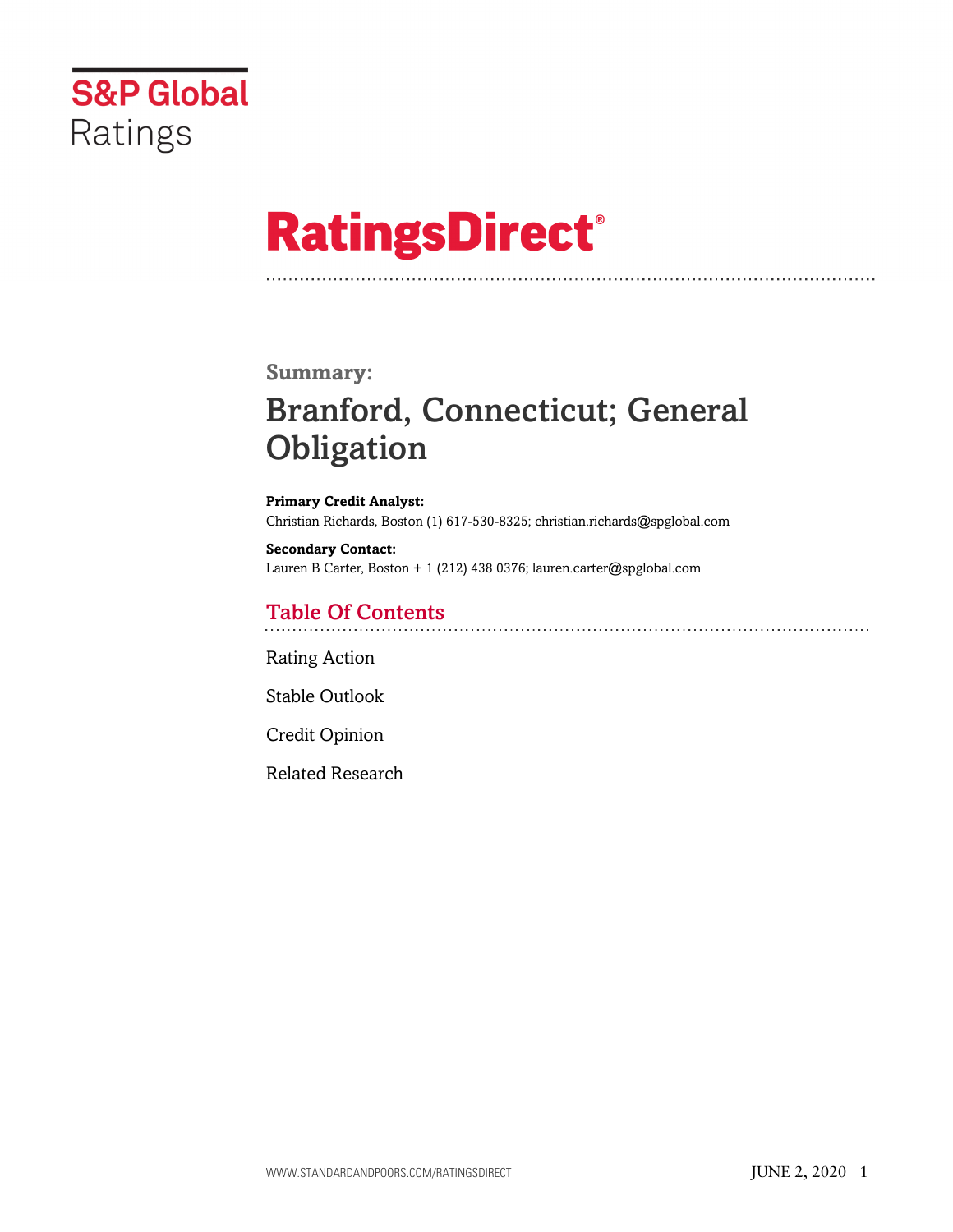# **Summary:** Branford, Connecticut; General Obligation

| <b>Credit Profile</b>                                                                |            |          |
|--------------------------------------------------------------------------------------|------------|----------|
| US\$12.88 mil GO bnds issue of 2020 (Various Projects) dtd 06/04/2020 due 07/01/2037 |            |          |
| Long Term Rating                                                                     | AAA/Stable | New      |
| Branford GO                                                                          |            |          |
| Long Term Rating                                                                     | AAA/Stable | Affirmed |

# <span id="page-1-0"></span>Rating Action

S&P Global Ratings assigned its 'AAA' long-term rating to Branford, Conn.'s issue of 2020 general obligation (GO) bonds. In addition, we affirmed our 'AAA' long-term rating on Branford's previously issued GO bonds. The outlook is stable.

Branford's full faith and credit pledge, payable from the levy of an unlimited ad valorem tax on all taxable property in the town, secures the bonds. Bond proceeds (approximately \$12.9 million) will provide funding for various capital projects and refund for a net present value savings outstanding GO debt issued through the state's clean water fund.

#### Credit overview

Branford's forward-looking financial management practices continue to lead to positive budgetary variances, while making meaningful strides addressing capital needs and retirement liabilities. While growth in the grand list (assessed value [AV]) is generally annually less than 1% annually, continued investment and redevelopment, along with significant town planning and investment, should lead to ongoing incremental growth. However, the scope of economic and financial challenges posed by the COVID-19 pandemic remains unknown, and a prolonged downturn could weaken growth in the town's local economy, along with expected reductions state aid and excise tax revenues. (For more information, see "All U.S. Public Finance Sector Outlooks Are Now Negative," published April 1, 2020, on RatingsDirect.) We do not expect to change the rating within the outlook period, but have accounted for the revenue and expenditure uncertainty in the current economic environment into our view of the town's budgetary performance. We rate Branford higher than the sovereign because we believe the town can maintain better credit characteristics than the U.S. in a stress scenario, due to its predominantly locally derived revenue base and our view that pledged revenue supporting debt service on the bonds is at limited risk of negative sovereign intervention. (See "Ratings Above The Sovereign: Corporate And Government Ratings—Methodology And Assumptions," published Nov. 19, 2013.)

The long-term rating reflects our view of the following factors for the town:

- Very strong economy, with access to a broad and diverse metropolitan statistical area (MSA);
- Strong management, with good financial policies and practices under our Financial Management Assessment (FMA) methodology;
- Adequate budgetary performance, with operating surpluses in the general fund and at the total governmental fund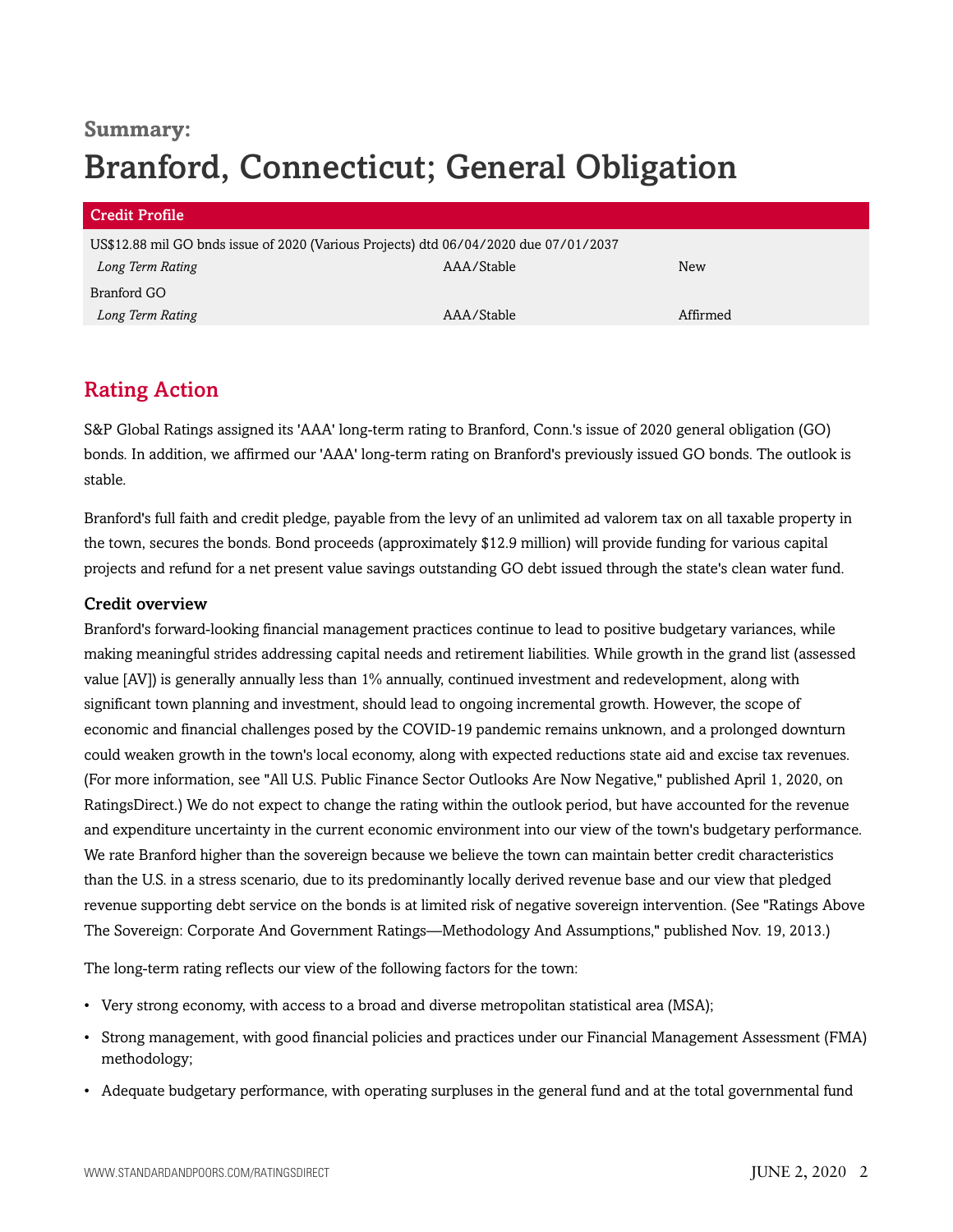level in fiscal 2019;

- Very strong budgetary flexibility, with an available fund balance in fiscal 2019 of 28% of operating expenditures;
- Very strong liquidity, with total government available cash at 42.6% of total governmental fund expenditures and 6.7x governmental debt service, and access to external liquidity we consider strong;
- Strong debt and contingent liability position, with debt service carrying charges at 6.3% of expenditures and net direct debt that is 69.1% of total governmental fund revenue, as well as low overall net debt at less than 3% of market value; and
- Strong institutional framework score.

#### Environmental, social, and governance factors

Our rating incorporates our view regarding the indirect risks posed by the COVID-19 pandemic. Absent the implications of COVID-19, we consider the town's social risks in line with those of the sector. We view its governance risks as being generally in line with those of peers, although pension funding discipline and assumption choices will likely lead to elevated and volatile costs. Branford is a coastal community and we expect changing weather patterns and rising sea levels will pose a long-term threat for drainage and coastal properties. However, we do not believe a material portion of the tax base is under imminent threat, and further understand the town is working as part of a regional effort to identify and address infrastructure needs related to coastal resiliency. We do not believe the environmental risks are likely to meaningfully pressure the town's finances or tax base in the short term, and we will continue to monitor its progress in addressing its exposure over the longer term.

### <span id="page-2-0"></span>Stable Outlook

The stable outlook reflects our view that Branford's management will continue to modify its budget to incorporate any loss of revenues, and any long-term pressures related to infrastructure needs and addressing its retirement liabilities. Further rating stability is provided by the town's participation in the broad and diverse New Haven-Milford MSA. We incorporated the revenue uncertainty into our view of budgetary performance and the town's overall creditworthiness and do not expect a material deterioration in its credit profile. However, while not likely, if budgeted revenues significantly underperform over the next few years, leading to significant reductions in reserves, we could lower the rating.

# <span id="page-2-1"></span>Credit Opinion

#### Very strong economy

We consider Branford's economy very strong. The town, with an estimated population of 28,094, is in New Haven County in the New Haven-Milford MSA, which we consider to be broad and diverse. It has a projected per capita effective buying income of 151% of the national level and per capita market value of \$182,201. Overall, market value was stable over the past year at \$5.1 billion in 2020. The county unemployment rate was 3.9% in 2019.

We expect the town will remain a desirable location for living, visiting, and working. However, S&P Global Economics currently forecasts a recessionary period lasting six-to-12 months. Please see the article, titled "An Already Historic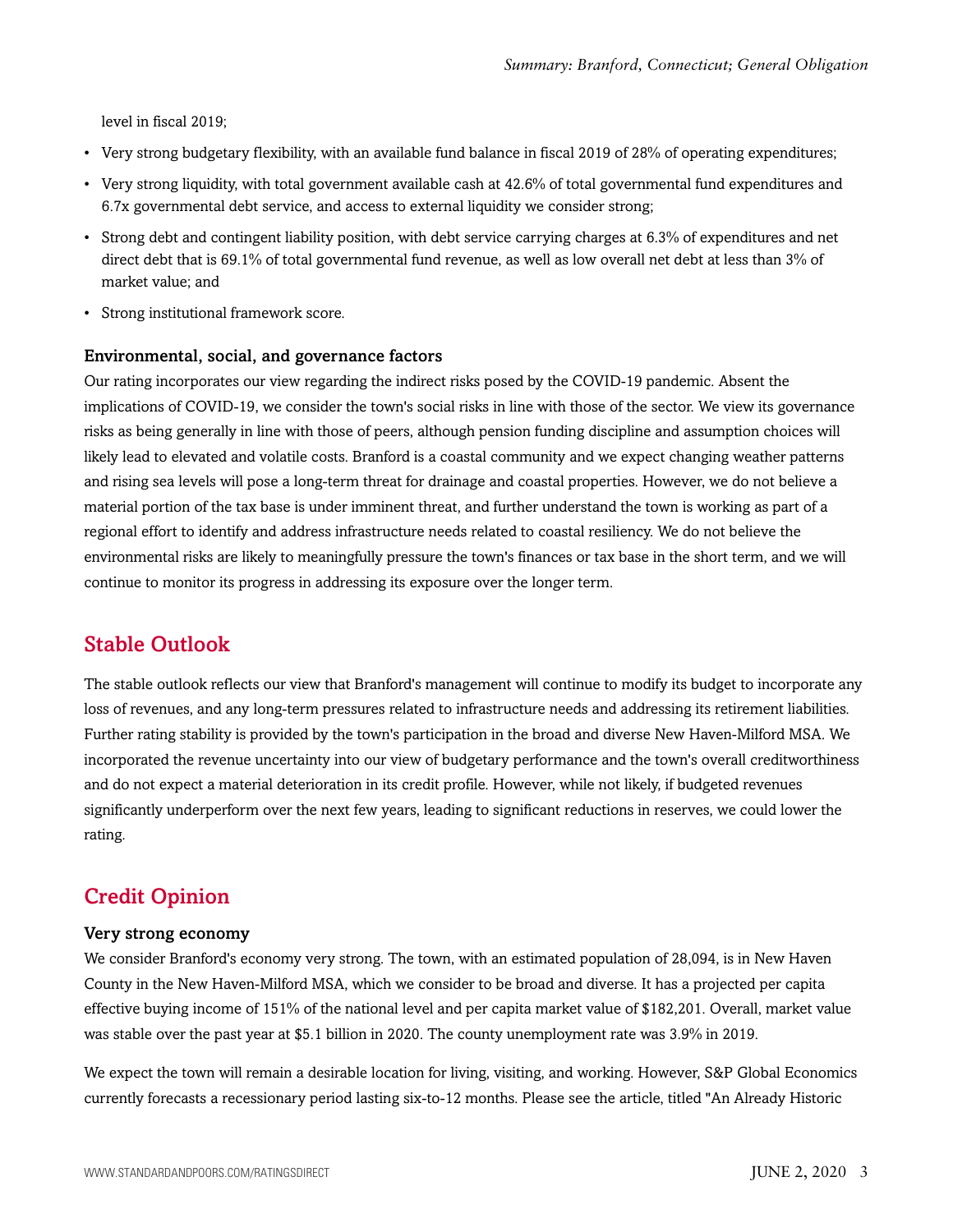U.S. Downturn Now Looks Even Worse" (published April 16, 2020), and we believe the growth rate in the tax base is likely to decrease relative to recent years, given the current economic recession. Should new growth stall, or if unexpected tax appeals arise, the town's tax base growth could approach zero or contract. We believe the town's mill rate is lower than those of neighboring communities and it has ability to raise the rate to generate additional revenue, but tax base growth is likely required to maintain long-term fiscal balance. Additionally, if the county's unemployment rate where to remain elevated, we could negatively revise our view of the town's economy.

Branford's management continues to take an active role in shaping economic development in town across residential, commercial and industrial sectors. It leverages the town's location and assets, such as ocean access along Long Island Sound, proximity to Yale University and New Haven, and sewer and train infrastructure, to market the town and generate new investment. The town has a transit-oriented development (TOD) plan, with recent efforts to redevelop properties around the train station. The station is serviced by the CT DOT Shore Line East commuter line. There are several projects either approved or in the pipeline near the station, located on former industrial sites within the TOD boundary. These include a mixed-use development with 200-units of residential and 15,000 square-feet of commercial space, an additional 150-unit residential development with 5,000 square-feet of commercial space, and a third 30-unit residential development. These should help grow the tax base when completed. Additionally, the town continues to work to leverage its coastal location and tourist assets, including three breweries and a recently approved 100-unit Hampton Inn. The town has finished an update of its master plan in 2019, which includes policies and recommendations to address coastal vulnerability and sea-level rise, helping sustain the tax base and maintain existing assets, including the coastline itself.

The town also has a history of advanced manufacturing, health care, and biotech. Management's collaboration with development organizations, notably BioCt (the state's biotech association); the University of Connecticut's TIP, a biotech incubator; ABCT, a biotech start-up program; and regional chamber of commerce and councils, promotes investment. We understand the town just approved a 20,000-square-foot office, lab, and research facility for a company that grew out of the TIP incubator, and its established firms remain stable.

#### Strong management

We view the town's management as strong, with good financial policies and practices under our FMA methodology, indicating financial practices exist in most areas, but that governance officials might not formalize or monitor all of them on a regular basis.

We expect management will continue to adopt realistic budgets, grounded in forward-looking and conservative assumptions. We previously noted that the town incorporated potential state aid cuts into prior-year budgets, as management works to adapt to changes in its operating and financial environment. It is our expectation that management will continue to monitor revenue and expenditure trends, and make adjustments accordingly. The town can amend its budget midyear, in accordance with state law.

Highlights of its financial practices include the following.

• The town's budget process incorporates several years of budget-to-actual results to identify and adjust to trends in both revenues and expenditures when developing future budgets. Additionally, an outside consultant assists in forecasting health care costs and the town incorporates forward-looking assumptions into its budget process.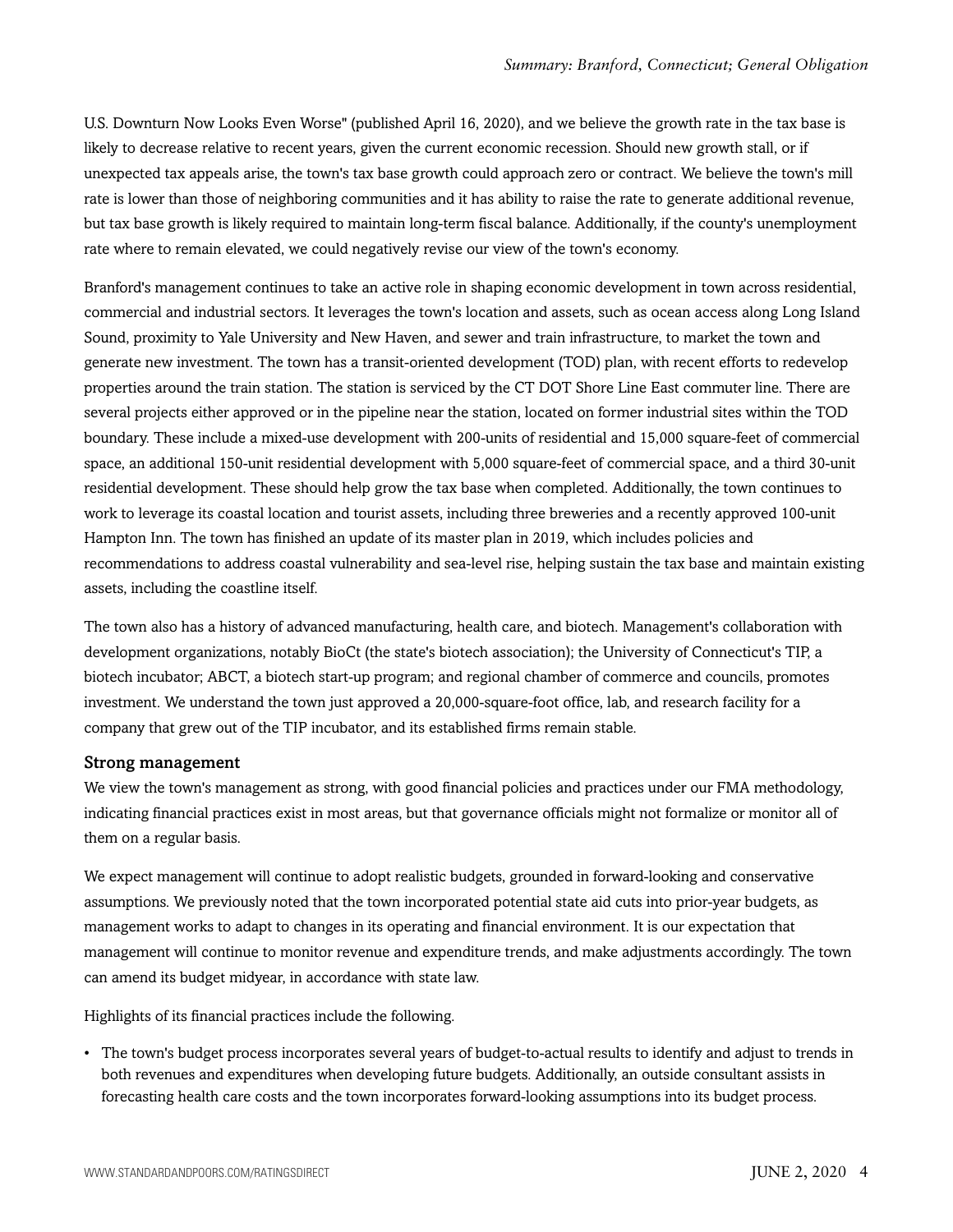- Management continuously monitors Branford's budget-to-actual performance, but only makes formal reports to the board on an as-needed basis. Individual department heads are responsible for budget reports to their respective oversight commissions.
- The annual budget incorporates a five-year capital improvement plan, which identifies funding for all future years; separately, a debt service schedule is kept to account specifically for future annual debt service. While the commentary in the town's annual budget notes management's informal goal of funding as many capital expenditures as possible on a pay-as-you-go basis, thus limiting debt, there is no formal debt management policy.
- The board maintains an informal reserve and liquidity policy of sustaining unassigned fund balance at 9% of operating expenditures.
- The town has an investment management policy that mirrors state statute.

#### Adequate budgetary performance

Branford's budgetary performance is adequate, in our opinion. The town had operating surpluses of 1.6% of expenditures in the general fund and 6.7% across all governmental funds in fiscal 2019. General fund operating results of the town have been stable over the last three years, with results of 1.6% in 2018 and 2.4% in 2017.

Due to the sudden rapid economic deterioration, we incorporated the uncertain revenue and expenditure risk into our assessment of performance to account for these risks over the next one-to-two fiscal years. This assessment incorporates heightened near-term uncertainty that exists due to the recessionary pressures related to the COVID-19 pandemic and resulting financial pressures. We adjusted budgetary performance to account for recurring transfers into and out of the general fund, and for one-time capital outlays.

The town's consistent past surplus operating performance reflects a predictable revenue stream along with careful budgeting of expenditures. While we expect management will continue to adjust its budget to account for changes in revenues and expenditures, we believe the current economic environment is likely to result in variable and declining revenues, particularly in state aid and excise taxes. We note that for the fiscal 2021 budget, the town revised its budgeted tax collection rate at 95%, down from 98% used in all recent budgets. It also adjusted downward anticipated state aid, building permit fees, and interest income. However, due to contractual expense growth, rising pension costs, and increased debt service, the overall 2021 budget grew about 2% to \$188 million. Consequently, the budgeted use of reserves increased to about \$6.9 million, from \$2.8 million in fiscal 2021, although the town actually reduced its mill rate to 28.92. The town has a history of revenues and expenditures outperforming the budget, but it remains unclear if it will fully cover budgeted reserves in 2021, particularly if state aid cuts in 2022 necessitate further use of reserves. We incorporated the revenue uncertainty into our forward-looking view of performance.

In fiscal 2019, property taxes accounted for about 88% of audited revenues, while intergovernmental revenues, which include pass-through payments for the teachers' retirement system, was about 6.3%. Charges for services were 3.8%. We believe the town has accounted for potential revenue variation and reduction in the 2021 budget, which could reduce reserves. Given its history of outperforming budgeted revenues and expenditures, it could draw on less than the budgeted reserves at year-end; however, we believe uncertainty remains about how much variation and reduction towns will see in revenue and accounted for it in our view of performance.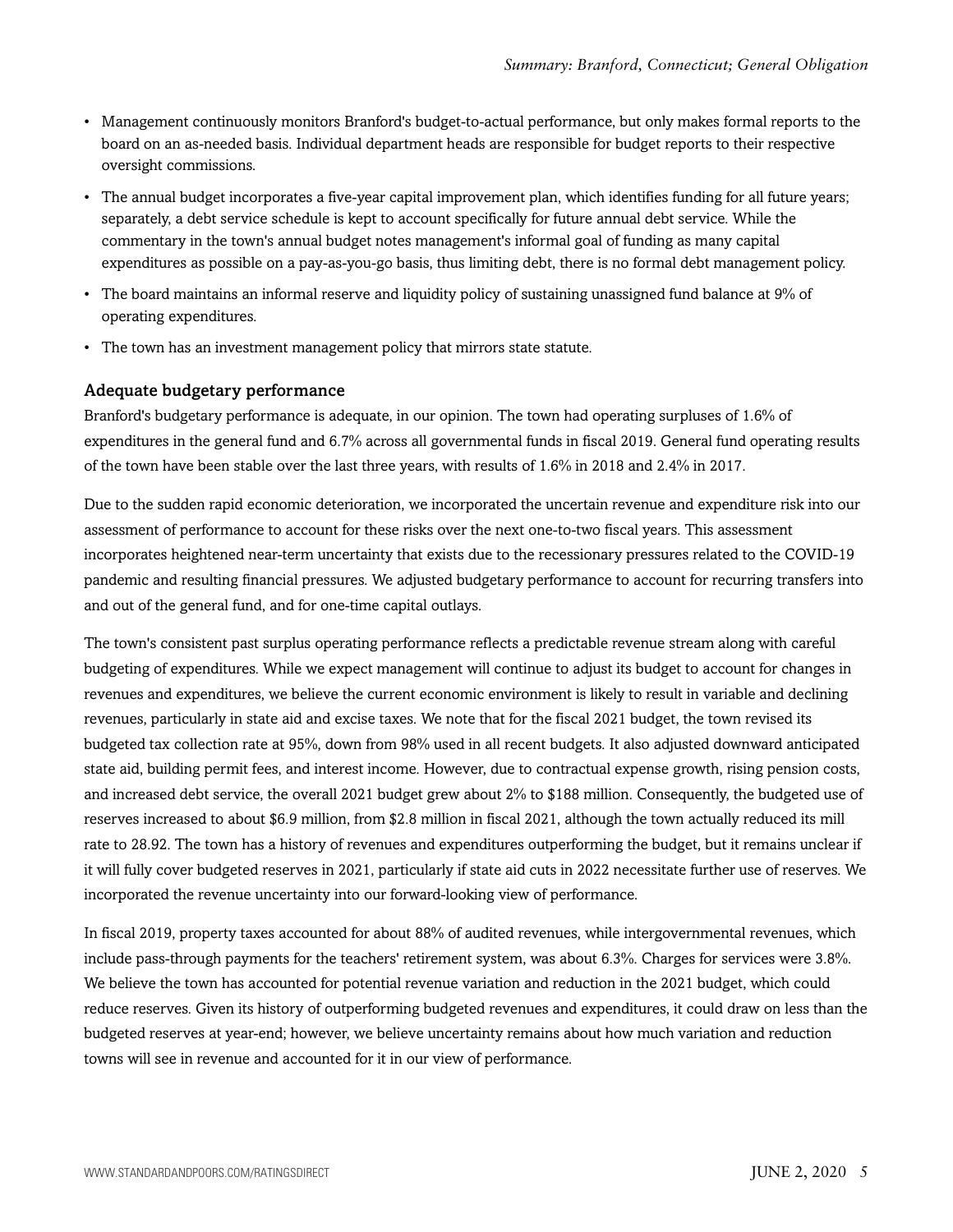#### Very strong budgetary flexibility

Branford's budgetary flexibility is very strong, in our view, with an available fund balance in fiscal 2019 of 28% of operating expenditures, or \$32.3 million.

Due to conservative financial management, the town has not had to use its annual budgeted reserve appropriation within the past three fiscal years, and does not anticipate reporting fund balance usage in 2020. However, given the size of the appropriation in the 2021 budget, along with the revenue uncertainty, we believe it is more likely than in recent years that the town will ultimately post a draw on its reserves at year-end. However, we anticipate it will not draw on the full budgeted amount, and we do not believe a material change in its budgetary flexibility profile is forthcoming, despite broad economic and revenue pressures.

#### Very strong liquidity

In our opinion, Branford's liquidity is very strong, with total government available cash at 42.6% of total governmental fund expenditures and 6.7x governmental debt service in 2019. In our view, the town has strong access to external liquidity if necessary.

We adjusted the town's available cash to exclude bond proceeds and other special revenues we believe are generally not available to support debt service. Branford is a regular market participant that issued GO debt frequently over the past several years. The town does not have any variable-rate or direct-purchase debt, nor does it have any contingent liquidity risks from financial instruments with payment provisions that change on the occurrence of certain events. It maintains an investment policy that limits its investments to U.S. government securities, state short-term investment funds, and other short-term investments such as CDs and money market funds. The policy expressly prohibits investment in derivative securities and other riskier investments. The town elected to implement the state's three-month property tax collection delay. Management examined cash flows and does not anticipate any need for cash-flow borrowing. We do not expect significant pressure on its liquidity profile at this time.

#### Strong debt and contingent liability profile

In our view, Branford's debt and contingent liability profile is strong. Total governmental fund debt service is 6.3% of total governmental fund expenditures, and net direct debt is 69.1% of total governmental fund revenue. Overall net debt is low at 1.9% of market value, which is, in our view, a positive credit factor.

Management is continually re-evaluating its capital plans and balancing infrastructure needs against budgetary realities, while weighing interest rates against future projections. Currently, management may issue up to \$7.5 million over the next year to address capital needs. If debt service as a percentage of revenues were to increase following the current or future debt over the next several years, we could negatively revise our view of the debt profile.

#### Pension and other postemployment benefits

- We do not view pension and other postemployment benefit (OPEB) liabilities as an immediate source of credit pressure for Branford.
- While the use of an actuarially determined contribution (ADC) is positive, we believe some of the assumptions used to build the pension ADC reflect what we view as weak assumptions and methodologies, which, in our opinion, increases the risk of unexpected contribution escalations.
- Although OPEB costs are paid on a pay-as-you-go basis, the town is prefunding its liability and expects to report a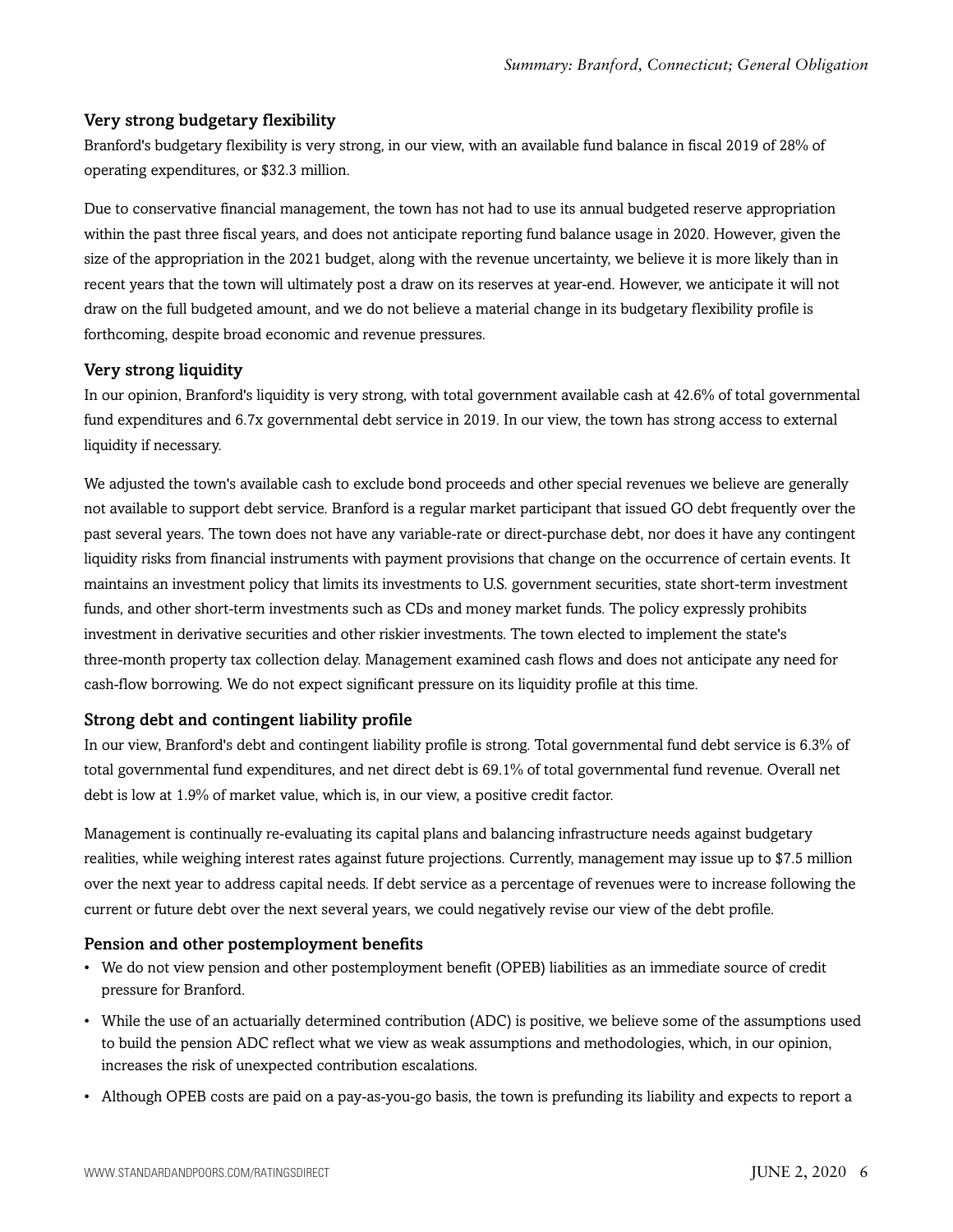significant increase in its OPEB funded ratio at the close of 2020.

As of June 30, 2019, the town participated in the following pension plan:

- Municipal Employees' Retirement System (MERS): 73.6% funded, \$29.3 million net pension liability (NPL)
- Police Employees' Retirement Plan: 71.2% funded, \$10.5 million NPL
- Volunteer Fire Department Pension Plan: 76.3% funded, \$346,000 NPL

Branford's combined required pension and actual OPEB contributions totaled 4.1% of total governmental fund expenditures in 2019. Of that amount, 2.8% represented required contributions to pension obligations, and 1.3% represented OPEB payments. The town made 113% of its annual required pension contribution in 2019, which included payments in excess of the ADC to the police and fire plans. The town also overfunded its OPEB required contribution, largely through a transfer from the internal services health care fund.

MERS recently revised its discount rate for calculating the liability to 7.0% from 8.0%, which resulted in an approximately \$21 million increase in the town's MERS NPL. We believe the 7.0% discount rate remains somewhat elevated, and given the change in assumptions costs, is likely to increase. However, we believe the town has the ability to absorb the increased cost into its budget. The plan also uses a level-dollar amortization method, which should limit cost growth, along with 21 years remaining on the amortization period. The local plans use a 6.5% discount rate, which we believe will limit cost fluctuation, but the level-percent basis could increase costs. The police plan has 16 years remaining and the fire plan 10 on their amortization schedules, which we believe will lead to progress in address the liabilities. We note that the police plan was closed to new entrants as of Jan. 1, 2012. However, in 2019, the town created a second tier within the police pension plan to improve hiring and retention. As previously noted, we will continue to monitor how this affects the town's carrying costs and financial results.

The town transferred approximately \$5 million from its internal services fund in 2019, and in 2020 expects to transfer approximately \$6.8 million, to the OPEB trust. This is likely to result in an OPEB funded ratio approaching 100%, given the outstanding OPEB liability of about \$6.8 million. At this time, we do not believe retirement costs are pressuring the town's budget, nor are they likely to in the near future.

#### Strong institutional framework

<span id="page-6-0"></span>The institutional framework score for Connecticut municipalities is strong.

## Related Research

- S&P Public Finance Local GO Criteria: How We Adjust Data For Analytic Consistency, Sept. 12, 2013
- Criteria Guidance: Assessing U.S. Public Finance Pension And Other Postemployment Obligations For GO Debt, Local Government GO Ratings, And State Ratings, Oct. 7, 2019

Certain terms used in this report, particularly certain adjectives used to express our view on rating relevant factors, have specific meanings ascribed to them in our criteria, and should therefore be read in conjunction with such criteria. Please see Ratings Criteria at www.standardandpoors.com for further information. Complete ratings information is available to subscribers of RatingsDirect at www.capitaliq.com. All ratings affected by this rating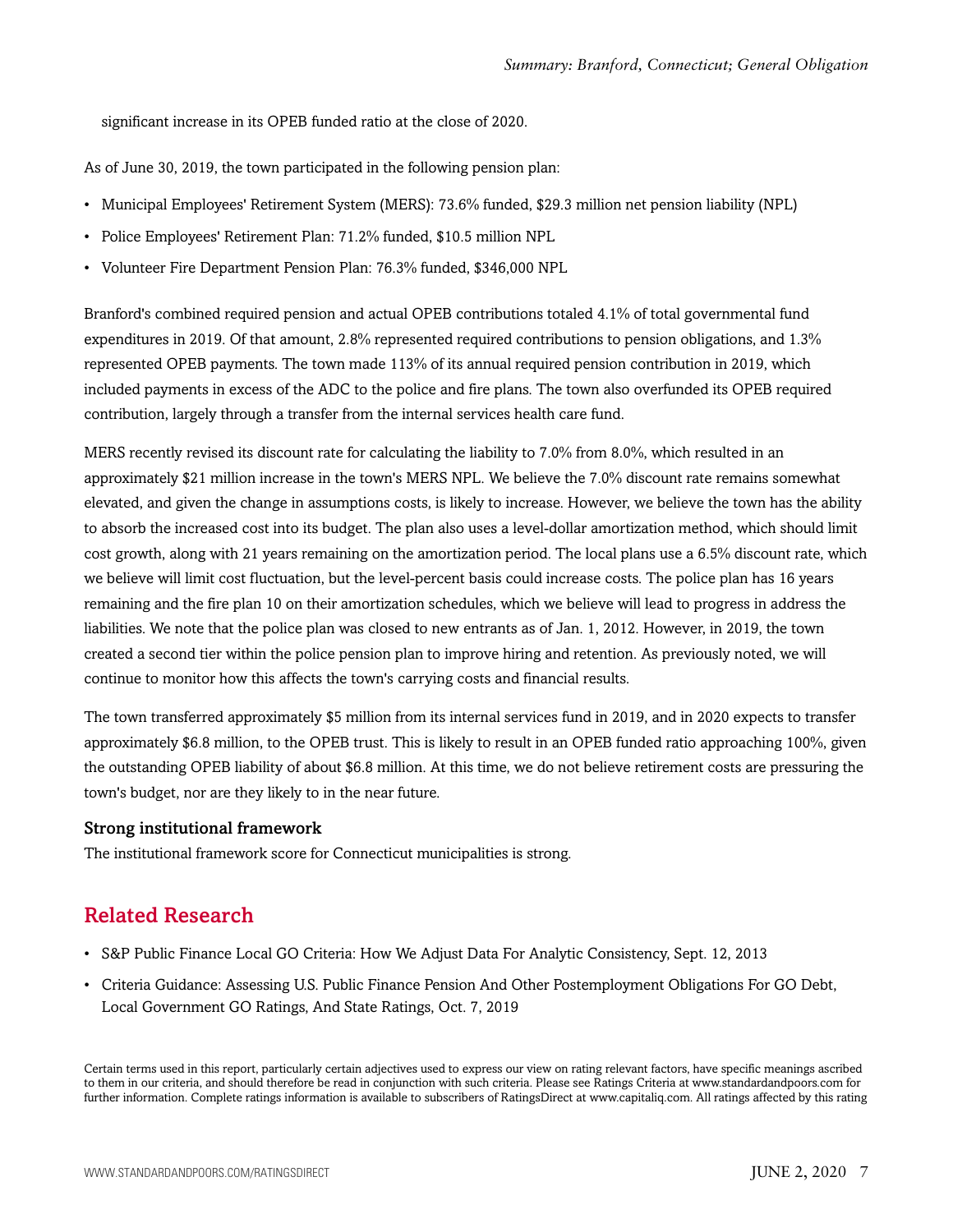action can be found on S&P Global Ratings' public website at www.standardandpoors.com. Use the Ratings search box located in the left column.